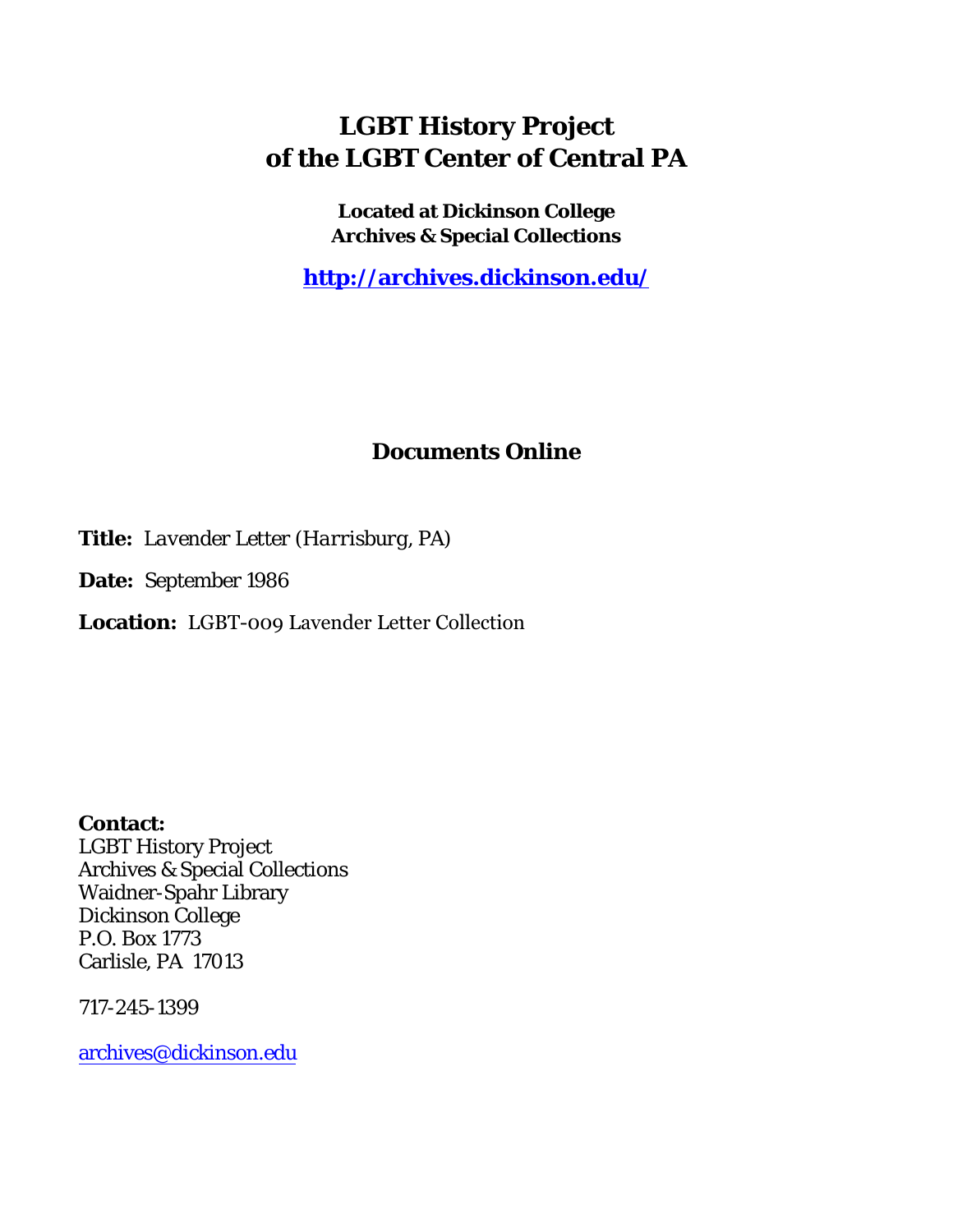## Lavender Letter

Volume 4, NO. 9

A CALENDAR OF EVENTS FOR AND BY LESBIAN WOME IN CENTRAL PENNSYLVANIA

SEPTEMBER 1986

Anna Crusis Auditions **XXX** ..Philadelphia's only feminist Choir, the Anna Crusis Women's Choir, will hold auditions for new members for the 1986-87 season during the first week of September. Make appointment for audition on September 3-6th. Jane Huiting at 215/ 843-5774.

WEDNESDAY, SEPTEMBER 3- 7:30PM...MCC sponsored First Corporate Prayer. Library, 6th and Herr Sts., Hbg. prayer meeting: Keeping Company with God session: The Power of Quaker Meeting House,

THURSDAY, SEPTEMBER 4 - 9:30-1:30...Bobbi Carmitchell in concert. Inn Good Spirits, Market Street, Elizabethtown.

\_\_\_\_\_\_\_\_\_\_\_\_\_\_\_\_\_\_\_\_\_\_ THURSDAY, SEPTEMBER <sup>4</sup> 7-9PM...Susquehanna Lambda (Williamsport) sponsored Rap on Relationships. Call 275-6225.



SEPTEMBER 5-6-7...Lesbian, Feminist Weekend, sponsored by Sisterspace of Philadelphia. Dancing music, sports, swimming (pool), workshops, artist wares, wonderful food and many women. Come to the Poconos for an unforgetable weekend. Sliding scale 215/726-7804. Cemp Akibe, Poconos

FRIDAY, SEPTEMBER 5 in concert at Port in 9:30-1:30 a Bobbi Carmitchell Storm, Baltimore.

SATURDAY, SEPTEMBER 6 and lesbian people. 24 for location 3-5PM...Youth Gio for gay and Sponsored by under. Call 236-7387 MCC of Hbg.

SATURDAY, SEPTEMBER 6...MCC Community Prayer Service. ( information in Hbg. : sponsored AIDS Vigil Call 236-7387 for

SATURDAY, SEPTEMBER 6—21...Women's Permaculture Design Course at Heathcote Women's Community, Freeland, Md. Emphasis on practical knowledge on subjects from farming, pest control to water use and management. \$500. Also, weekend couse offered.September 6-8. Sliding scale, \$125-\$175. Heathcote Center, 21300 Heathcote Road, Freeland, MD 21053, Call 301/343-0280.

SATURDAY, SEPTEMBER 6 - 9:30-1:30...Bobbi Carmitchell in concert at First Capitol, Phila. and Pershing Sts., York.

Sunday, September 7 - 7:30PM\_\_ MCC Worship Service, Friends Meeting House, 6th & Herr Sts., Hbg.

Sunday, September 7 - 7PM...MCC Worship Service, Unitarian Church of Lancaster, 538 West Chestnut Street. Speaker: Irene Krantz.

MONDAY, SEPTEMBER 8 - 7:30PM...MCC sponsored Women/ Topic: Sharing Our Library of Quaker Meeting House, 6th & Hbg. God Talk - Women's group Journeys. Herr Sts.,

\_\_\_\_\_\_\_\_\_\_\_ WEDNESDAY, SEPTEMBER 10 - 8:30-12.. .Bobbi Carmitchel]. in concert at the Golden Eagle, 170 East King St., Lancaster, PA.

FRIDAY, SEPTEMBER 12 - 9:30-1:30...Bobbi Carmitchell in concert at Ground Round, Rt. 11-15, Camp Hill, PA SATURDAY, SEPTEMBER 13 - 9:30-1:30...Bobbi Carmitchell in concert, see Sept. 12.

SUNDAY, SEPTEMBER 14 - 8:30-11:3 0PM...Bobbi Carmitchell in conert. Street, Elizabethtown, Inn Good Spirits, Market PA.

Sunday, September 14 - 7PM...MCC Worship Service, Unitarian Church of Street. Lancaster, 538 West Chestnut Speaker: Arthur Rvryan.

Sunday, September 14 - 7:30PM...MCC Worship Service, Friends Meeting House, 6th & Herr 'Sts., Hbg.

WEDNESDAY, SEPTEMBER 17 - 8:30-12...Bobbi Carmitchell in concert at Zee's Eatery, Exit 19 off 1-83, New Cumberland, PA.

THURSDAY, SEPTEMBER 18 - 7PM...Dignity sponsored dinner at Casa Chica, wonderful Mexican Cuisine. 451 Swatara Street, Steelton. Call 234-2024 for reservations.

WEDNESDAY, SEPTEMBER 17 - 7:30PM...MCC sponsored Prayer meeting: Keeping Company with God. 3rd session: Hearing the Still, Small Voice. Quaker Meeting House, 6th & Herr Sts., Hbg.

lambda open Rap. See September 4.

SATURDAY, SEPTEMBER 20 - 9AM-5PM...S.U.N. Counties NOW. Second Annual Women's Health Day. on physical, mental and spiritual health. Lewisburg Community Center, North 2nd Street, ... Lewisburg. Call 523-7674 for information.

SATURDAY. SEPTEMBER 20 - 3-5PM...Youth Gio for gay and lesbian people 24 and under. Call 236-7387 for location. Sponsored by MCC Hbg.

Saturday, September 20 - 7:30PM...Lancaster Women's Potluck. If you haven't been, you have definitely missed something. Call HELPLINE for location at 397-0691 and start cooking **\*\*\*** 

Sunday, September 21 - 10:30AM...Women's Center sponsored Feminist Brunch. All women welcome! A small gathering of interesting women. Bring fruit, cheese or bread. Call Women's Center 233-4004 for location. (Wed. 6-9PM)

Sunday, September 21 - 7:30PM...MCC Worship Service, Friends Meeting House, 6th & Herr Sts., Hbg.

Sunday, September 21 - 7PM...MCC Worship Service, Unitarian Church of Lancaster, 538 West Chestnut Street. Speaker: Gail Van Buren.

Monday, September 22 - 7:30PM...York support group. Get together for support, conversation and fun with people from the York area. Call 848-9142 for location.

MONDAY, SEPTEMBER <sup>22</sup> — 5:30—7PM.•.Bowling—Bowling. Uptown Women's Bowling League meets again. Interested in joining a team. Call Pat 233-3035

WEDNESDAY, SEPTEMBER 24 - 8:30PM-12...Bobbi Carmitchell in conert at the Golden Eagle, 170 East King Street, Lancaster, PA.

WEDNESDAY, SEPTEMBER 24 - 7:30PM...MCC sponsored meeting - Prayer: Keeping Company with God. 4th Session. Healing Memories. Quaker Meeting House, Hbg.